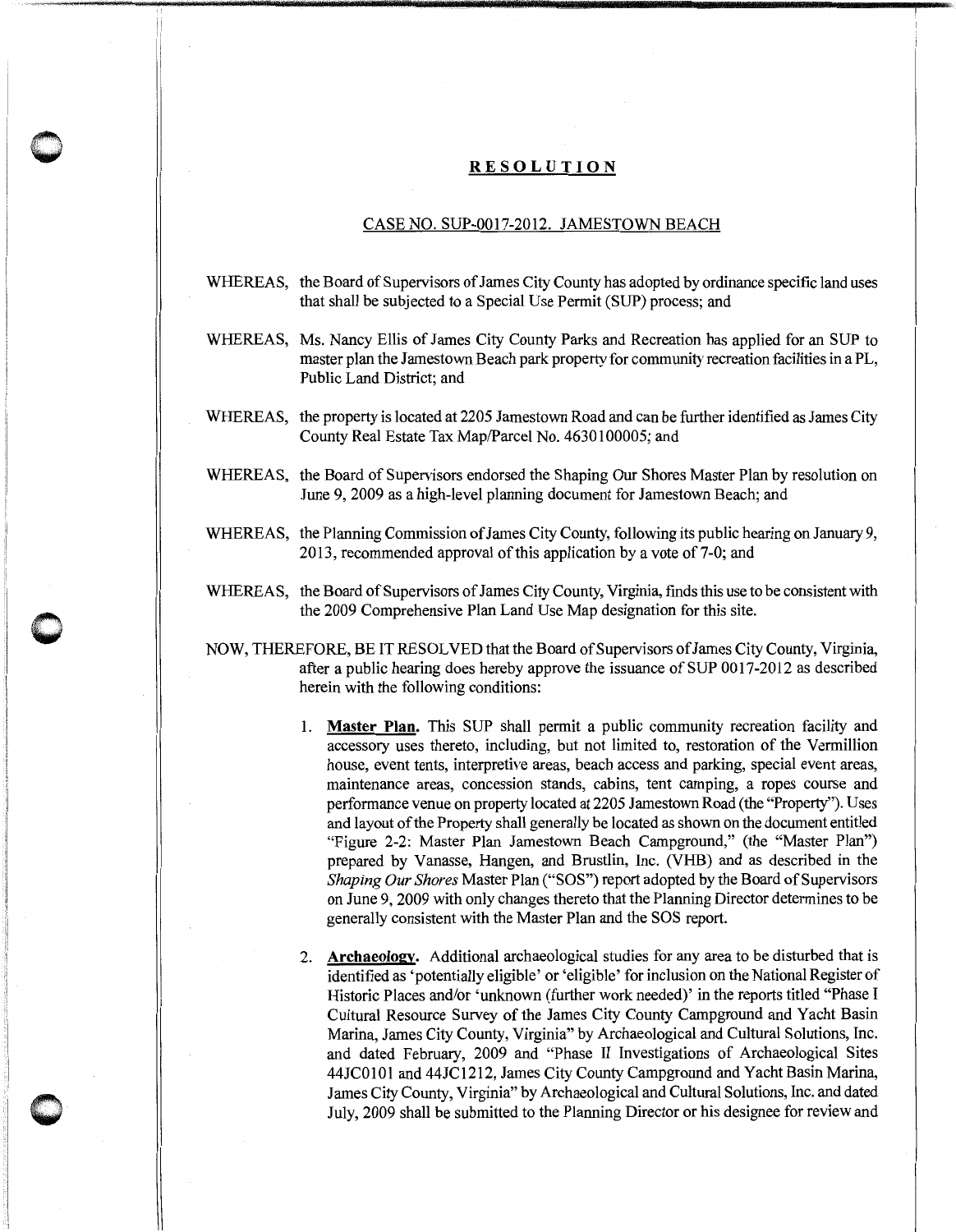approval prior to the commencement of any land disturbing activity on the property. If an additional Phase II study is necessary for any site, such a study shall be approved by the Planning Director or his designee and a treatment plan for said sites shall be submitted to, and approved by, the Planning Director or his designee for sites that are determined to be eligible for inclusion on the National Register of Historic Places and/or those sites that require a Phase III study. If in the Phase III study, a site is determined eligible for nomination to the National Register of Historic Places and said site is to be preserved in place, the treatment plan shall include nomination of the site to the National Register of Historic Places. If a Phase III study is undertaken for said sites, such studies shall be approved by the Planning Director or his designee prior to land disturbance within the study areas. All Phase I, Phase II, and Phase III studies shall meet the Virginia Department of Historic Resources' *Guidelines for Preparing Archaeological Resource Management Reports* and the Secretary of the Interior's *Standards and Guidelines for Archaeological Documentation,* as applicable, and shall be conducted under the supervision of a qualified archaeologist who meets the qualifications set forth in the Secretary of the Interior's *Professional Qualification Standards.* All approved treatment plans shall be incorporated into the plan of development for the site and the clearing, grading or construction activities thereon.

- 3. **Tree Clearing.** Tree clearing on the Property shall be limited to the minimum necessary to accommodate the proposed infrastructure improvements; recreational uses shown on the Master Plan; and related driveways, entrance improvements and facilities as determined by the Director of Planning or his designee.
- 4. **Master Stormwater Management Plan.** The applicant shall complete a Master Storm water Management Plan for the Property prior to final development plan approval for the next significant development phase of the Property for which a conceptual plan has not been received by the adoption date of this resolution. The master Stormwater management plan shall be in accordance with the SOS report and the County's Sustainable Building Policy as adopted by Board of Supervisors resolution on March 23, 2010.
- 5. **Vermillion House.** The Vermillion house and associated dependencies identified within the SOS report shall remain on the property and shall not be demolished. No changes shall be permitted to these structures with the exception of alterations, maintenance, and/or modernizations that will not jeopardize their eligibility for future nomination to the National Register of Historic Places.
- 6. **Water Conservation Guidelines.** The applicant shall be responsible for developing water conservation standards to be submitted to and approved by the James City Service Authority (JCSA) prior to final site plan approval and subsequently for enforcing these standards. Water conservation measures addressed by the guidelines shall include, but not be limited to, limitations on the installation and use of approved landscaping design and materials to promote water conservation and minimize use of public water resources.
- 7. **Public Utilities.** The applicant shall install connections to public water and sewer infrastructure for bathrooms and other amenities on the Property prior to the development of any uses shown on the Master Plan that would be expected to generate

**0** 

 $\Box$